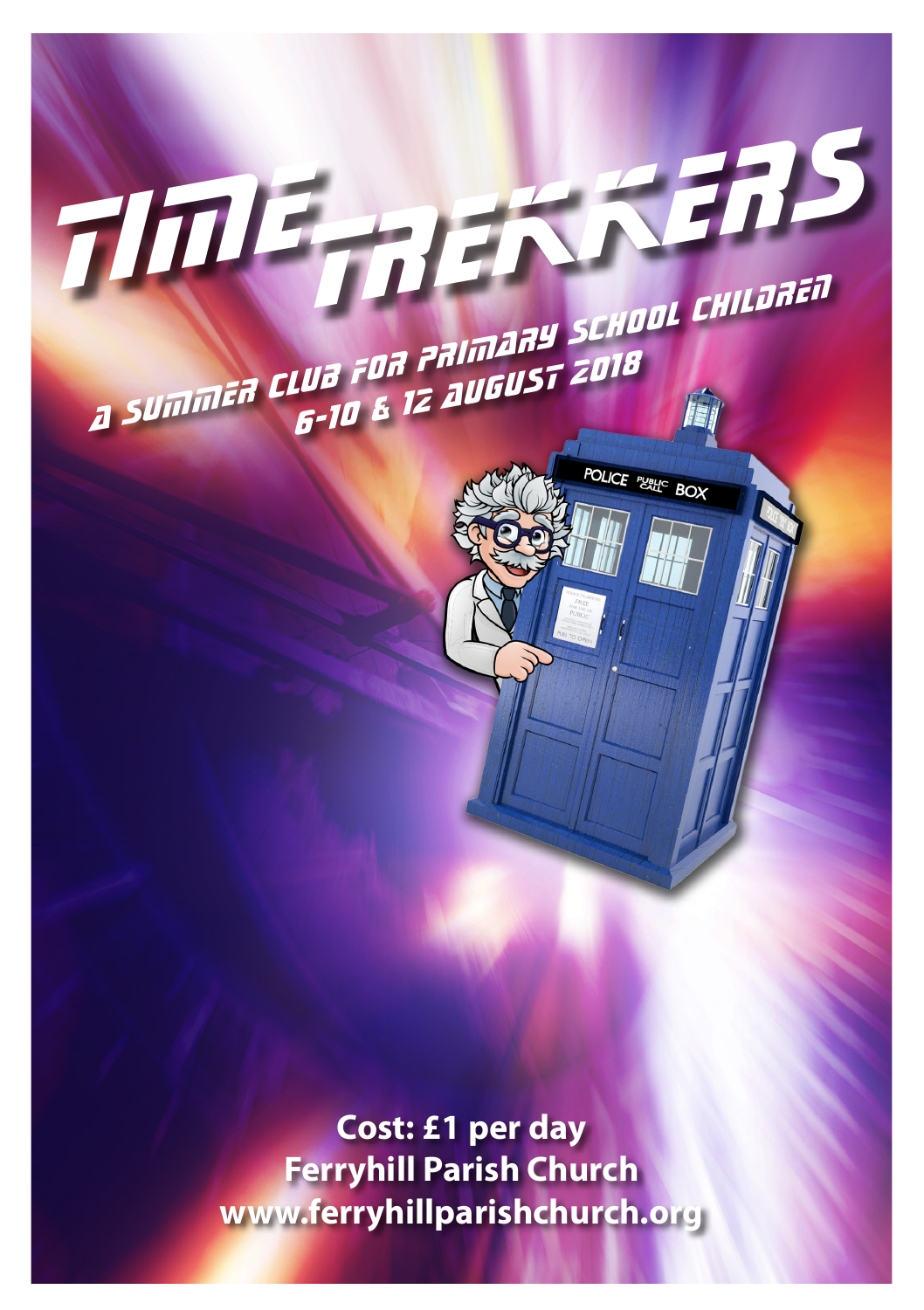

Your children are invited to join the Nutty Professor and his time machine for some extraordinary journeys through time and space, games, music, crafts, and stories.

We are looking forward to a fantastic week at Ferryhill Parish Church!

> Monday 6 — Friday 10 August & Sunday 12 August For all primary school children (Primary 1 to Primary 7).

£1 per day (suggested donation).

More information from summerclub@ferryhillparishchurch.org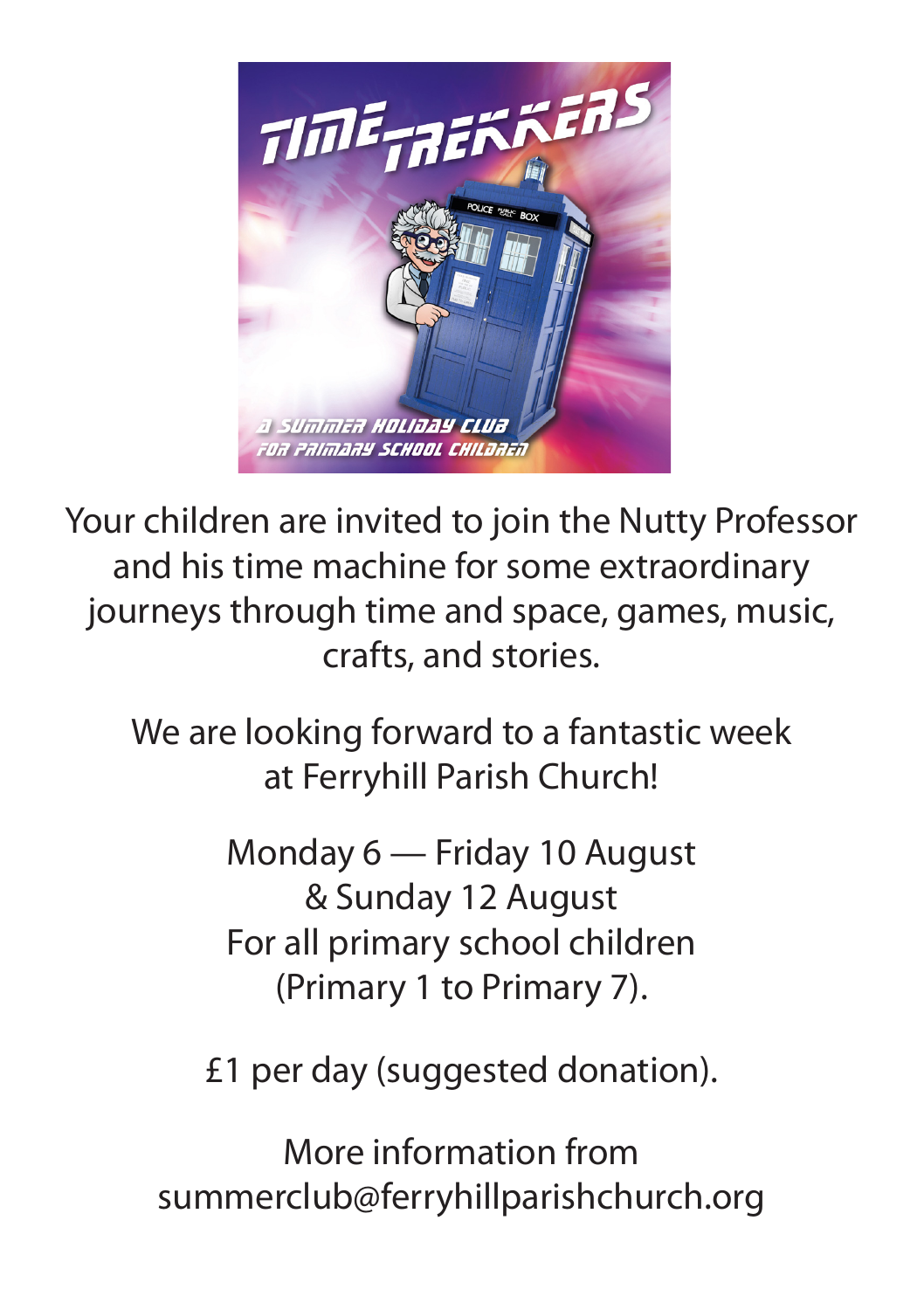## **Summer Club Registration & Consent Form**

*(please complete a separate form for each child)*

## *It would help us enormously if you have access to the internet to fill in the form online at www.ferryhillparishchurch.org*

Time Trekkers will take place at Ferryhill Parish Church, Fonthill Road, Aberdeen from Monday 6 to Friday 10 & Sunday 12 August 2018.

Child's Full Name **Male/ Female** School Attended & School year at August start (eg. P1, P7) Date of Birth **Child's Address** Phone Parent/ Guardian's Full Name Phone

Please fill in this form to book a place for your child.

Parent/ Guardian's Address (if different)

| <b>Emergency Contact Name</b> | Phone |
|-------------------------------|-------|
| GP's Name                     | Phone |

Please add details of any regular medication, medical problems (e.g asthma, epilepsy, diabetes, allergies, dietary needs etc.), or disability which may affect normal activity:

| I give permission for my child's photo to be taken during Summer<br>Club activities and used in publications (e.g. Parish News magazine) | Yes/No |
|------------------------------------------------------------------------------------------------------------------------------------------|--------|
| I give permission for my child's face to be painted and confirm that  <br>they are not allergic to face paints                           | Yes/No |

I confirm that the above details are complete and correct to the best of my knowledge. In the unlikely event of illness of accident I give permission for any necessary medical treatment to be given by the nominated first-aider. In an emergency and if I cannot be contacted, I am willing for my child to receive hospital treatment, including anaesthetic if necessary. I understand that every effort will be made to contact me as soon as possible.

Parent/ Guardian's Signature Date Date of the Date of Date Date Date of Date Date of Date of Date of Date of Date of Date of Date of Date of Date of Date of Date of Date of Date of Date of Date of Date of Date of Date of D